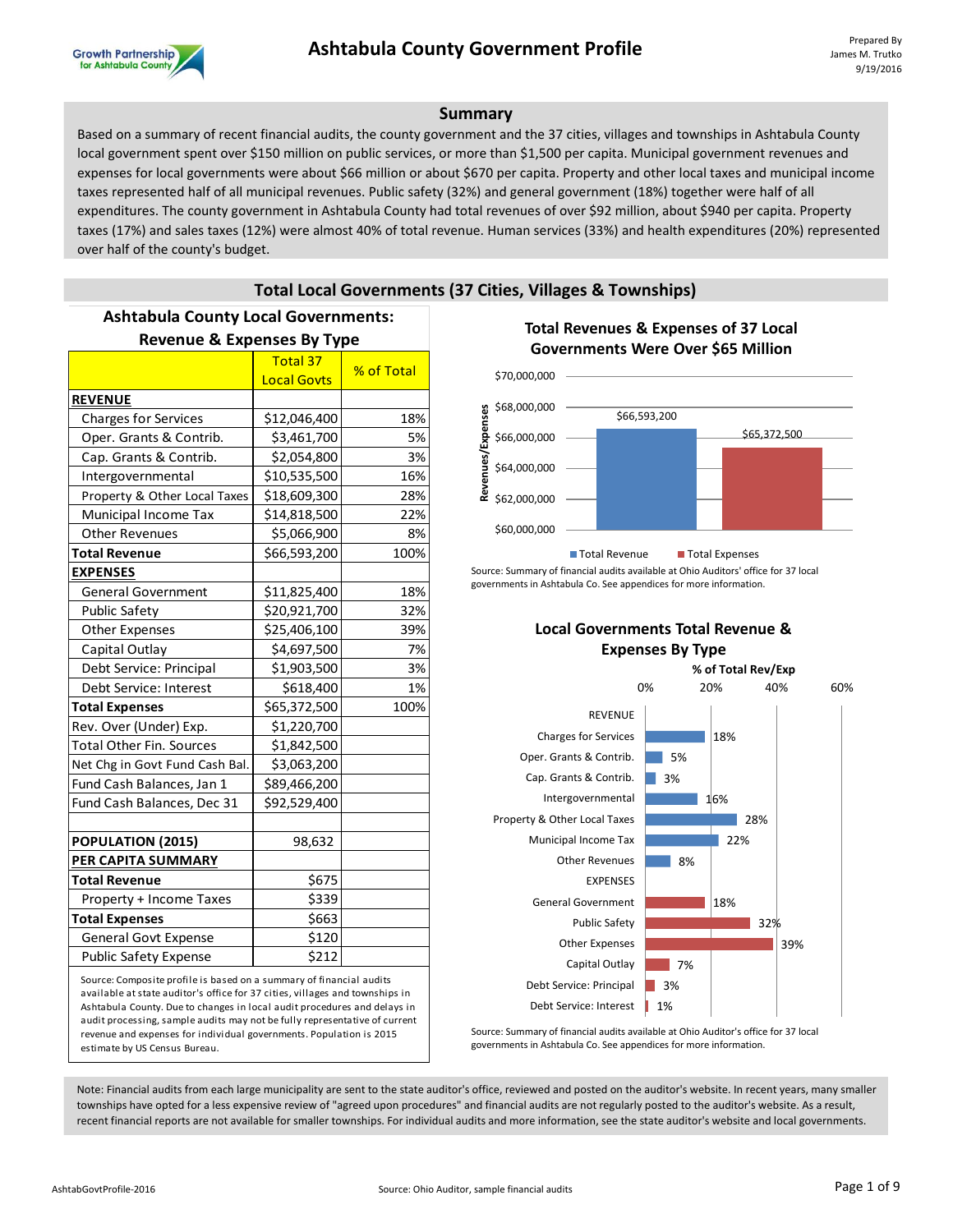



Source: Summary of financial audits available at Ohio Auditor's office for 37 local governments in Ashtabula County. See appendices for more information..



# **Local Government Per Capita Revenue & Expenses**

Source: Summary of financial audits available at Ohio Auditor's office for 37 local governments in Ashtabula County. Population is 2015 Ashtabula County estimate by US Census Bureaul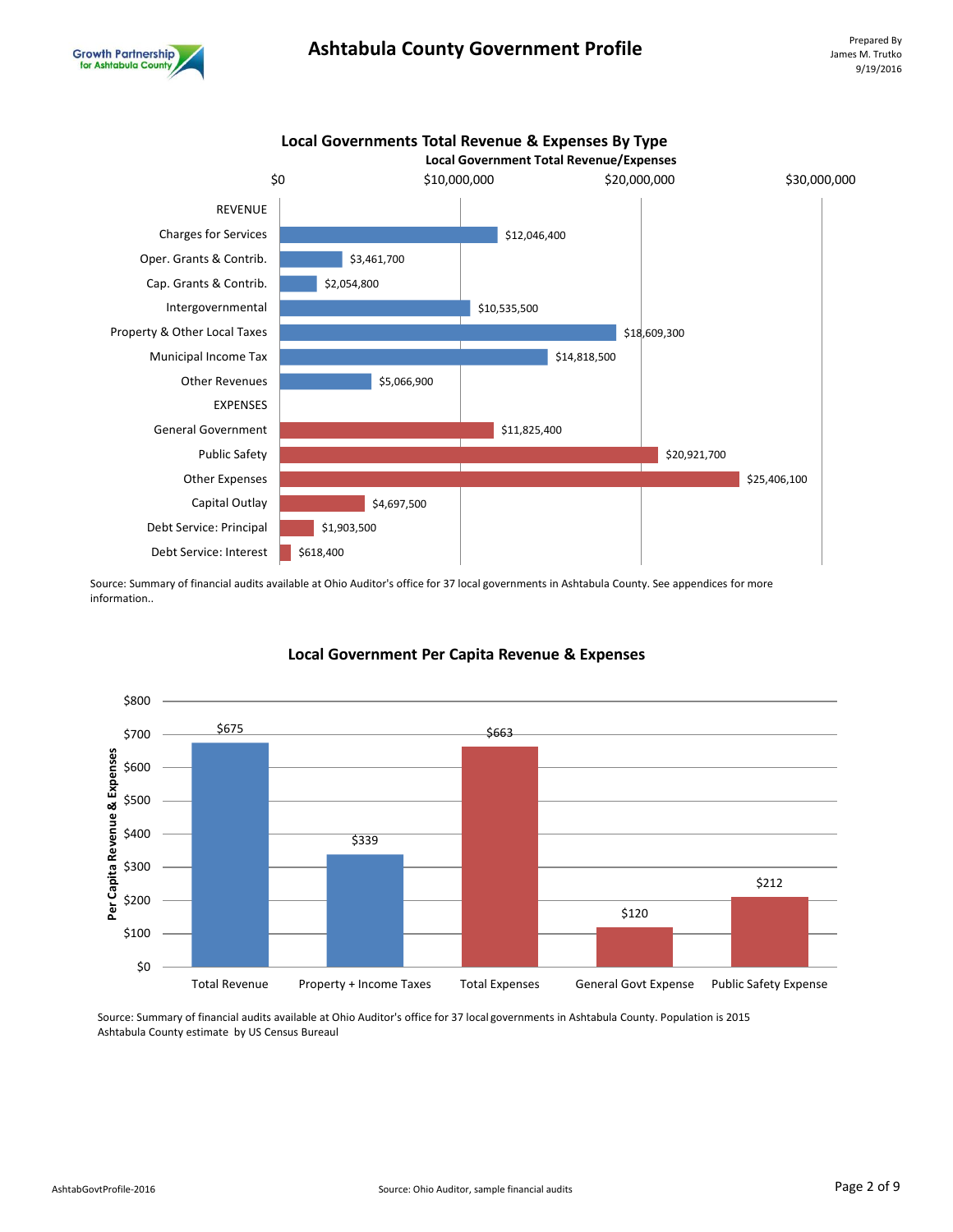

# **County Government**

Ashtabula County government had total revenues of over \$92 million, about \$940 per capita. At \$36 million, Operating Grants & Contributions were nearly 40% of all revenues. Other large revenue categories were Charges for Services (21%), Property Taxes (17%) and Sales Taxes (12%). Total expenses were \$87 million. Human services (38%) and health (18%) accounted for half of the county's budget. General government (16%) and public safety (10%) were also large expense categories.

#### **County Government Revenue & Expenses**

|                                                                | 2015 Changes<br>in Net Position | % of Total |  |  |  |  |  |
|----------------------------------------------------------------|---------------------------------|------------|--|--|--|--|--|
| <b>REVENUES</b>                                                |                                 |            |  |  |  |  |  |
| <b>Charges for Services</b>                                    | \$19,140,600                    | 21%        |  |  |  |  |  |
| Oper Grants & Contributions                                    | \$36,102,500                    | 39%        |  |  |  |  |  |
| Capital Grants & Contributions                                 | \$996,400                       | 1%         |  |  |  |  |  |
| <b>Property Taxes</b>                                          | \$15,946,000                    | 17%        |  |  |  |  |  |
| Sales Taxes                                                    | \$10,853,000                    | 12%        |  |  |  |  |  |
| <b>Grants &amp; Entitlements</b>                               | \$4,931,900                     | 5%         |  |  |  |  |  |
| <b>Other Revenues</b>                                          | \$4,647,800                     | 5%         |  |  |  |  |  |
| <b>Total Revenues</b>                                          | \$92,618,200                    | 100%       |  |  |  |  |  |
| <b>EXPENSES</b>                                                |                                 |            |  |  |  |  |  |
| <b>General Government</b>                                      | \$15,633,700                    | 18%        |  |  |  |  |  |
| <b>Public Safety</b>                                           | \$10,588,200                    | 12%        |  |  |  |  |  |
| Health                                                         | \$17,670,400                    | 20%        |  |  |  |  |  |
| <b>Human Services</b>                                          | \$28,915,100                    | 33%        |  |  |  |  |  |
| <b>Public Works</b>                                            | \$6,738,600                     | 8%         |  |  |  |  |  |
| Sewer & Water                                                  | \$6,337,500                     | 7%         |  |  |  |  |  |
| Conserv, Rec & Geneva Lodge                                    | \$1,298,600                     | 2%         |  |  |  |  |  |
| Capital Outlays                                                | Ş0                              | 0%         |  |  |  |  |  |
| Debt Svc: Principal                                            | \$0                             | 0%         |  |  |  |  |  |
| Debt Svc: Interest & charges                                   | \$622,900                       | 1%         |  |  |  |  |  |
| <b>Total Expenses</b>                                          | \$87,805,100                    | 100%       |  |  |  |  |  |
| Revenues Over (Under) Expenses                                 | \$4,813,100                     |            |  |  |  |  |  |
| Total Other Fin. Sources                                       | \$0                             |            |  |  |  |  |  |
| Net Change in Fund Balance                                     | \$4,813,100                     |            |  |  |  |  |  |
| Fund Balance Beginning of Year                                 | \$170,604,300                   |            |  |  |  |  |  |
| Fund Balance End of Year                                       | \$175,417,400                   |            |  |  |  |  |  |
| Population (2015)                                              | \$98,632                        |            |  |  |  |  |  |
| PER CAPITA SUMMARY                                             |                                 |            |  |  |  |  |  |
| <b>Total Revenues</b>                                          | \$939                           |            |  |  |  |  |  |
| <b>Charges for Services</b>                                    | \$194                           |            |  |  |  |  |  |
| <b>Property Taxes</b>                                          | \$162                           |            |  |  |  |  |  |
| Sales Taxes                                                    | \$110                           |            |  |  |  |  |  |
| <b>Total Expenses:</b>                                         | \$890                           |            |  |  |  |  |  |
| General Government                                             | \$159                           |            |  |  |  |  |  |
| Public Safety                                                  | \$107                           |            |  |  |  |  |  |
| Health                                                         | \$179                           |            |  |  |  |  |  |
| <b>Human Services</b>                                          | \$293                           |            |  |  |  |  |  |
| <b>Public Works</b>                                            | \$68                            |            |  |  |  |  |  |
| Sewer & Water                                                  | \$64                            |            |  |  |  |  |  |
| Source: Ashtabula County Financial Condition (2015) Management |                                 |            |  |  |  |  |  |

# **County Government: Total Revenues of \$92 Million**



Source: Ashtabula County Financial Condition (2015)

# **County Government Revenue & Expenses As % of Total**



Source: Ashtabula County Financial Condition (2015)

Discussion and Analysis, Changes in Net Position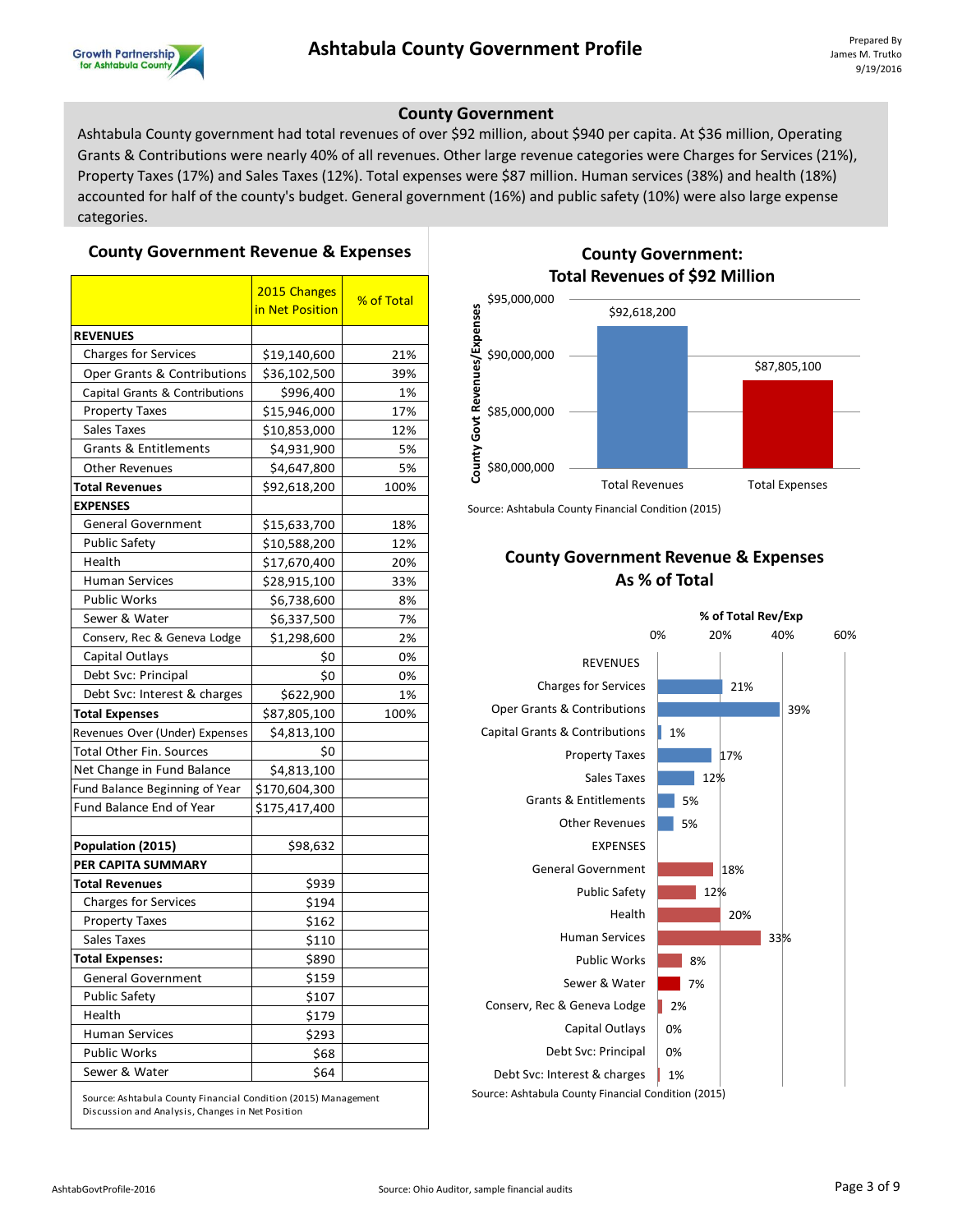



**County Government Revenue & Expenses By Type**

Source: Ashtabula County Financial Condition (2015)



### **County Government Per Capita Revenues By Type**



**County Government Per Capita Expenses By Type**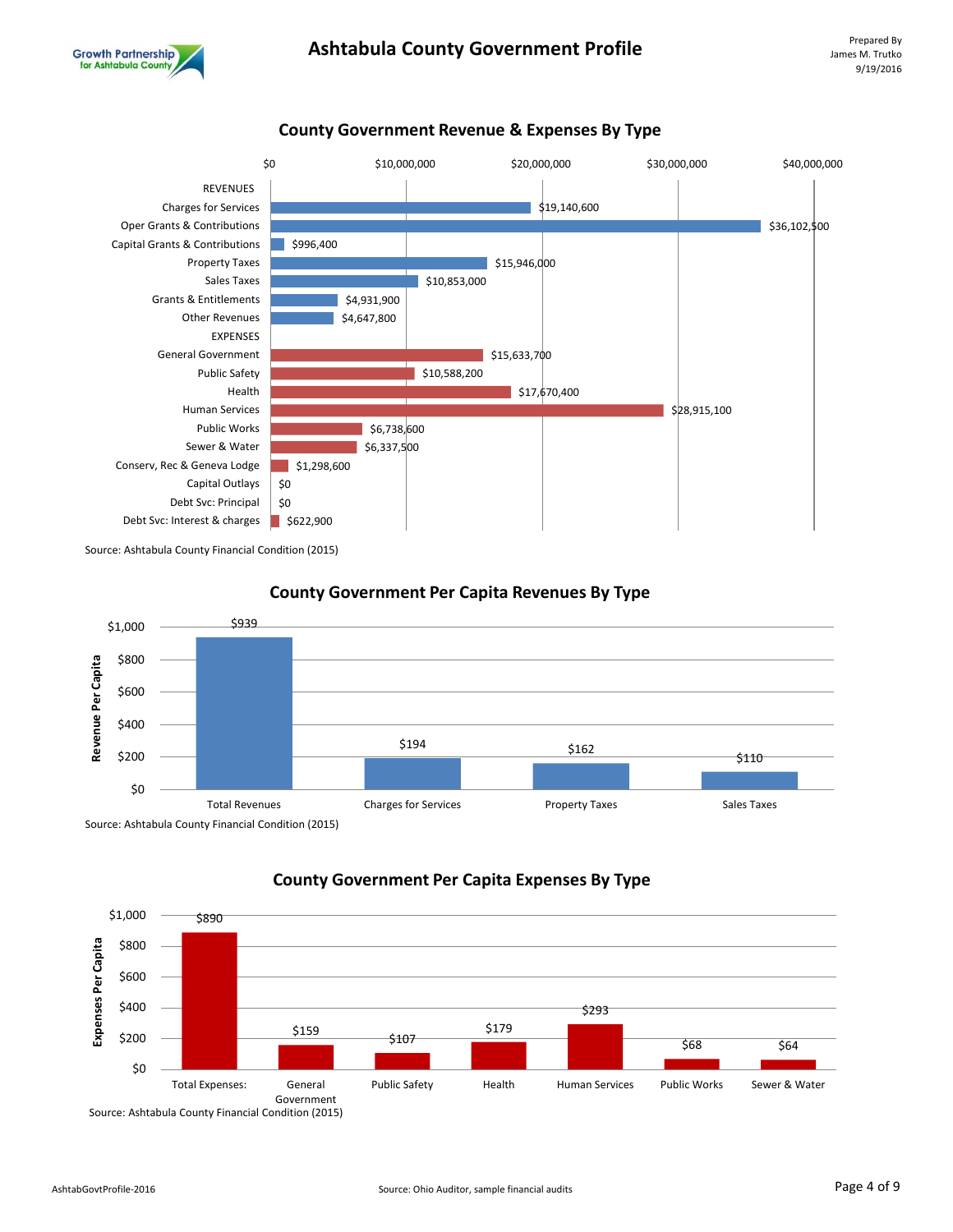

# **Revenue & Expenses By Individual Cities, Villages & Township Governments**

The five largest local governments in Ashtabula County (Ashtabula City, Geneva City, Conneaut City, Ashtabula Township and Jefferson Village) accounted for half of the county population, but for more than two-thirds of revenue and expenses of Ashtabula County's cities, villages and townships. The countywide average revenue and expenses per capita was about \$670 but per capita revenue and expenses varied widely for individual local governments.

| <b>Revenue &amp; Expenses By Local Governments</b>                                                                                                                                                                                                                                                                                                        |              |                 |            |                   |                 |  |  |  |
|-----------------------------------------------------------------------------------------------------------------------------------------------------------------------------------------------------------------------------------------------------------------------------------------------------------------------------------------------------------|--------------|-----------------|------------|-------------------|-----------------|--|--|--|
| Government                                                                                                                                                                                                                                                                                                                                                | <b>Total</b> | <b>Total</b>    | 2015       | Revenue           | <b>Expenses</b> |  |  |  |
|                                                                                                                                                                                                                                                                                                                                                           | Revenue      | <b>Expenses</b> | Population | <b>Per Capita</b> | Per Capita      |  |  |  |
| Geneva City - 2015                                                                                                                                                                                                                                                                                                                                        | \$8,501,100  | \$7,700,100     | 6,051      | \$1,405           | \$1,273         |  |  |  |
| N. Kingsville Village - 2012                                                                                                                                                                                                                                                                                                                              | \$1,369,800  | \$1,939,300     | 1,083      | \$1,265           | \$1,791         |  |  |  |
| Jefferson Village - 2010                                                                                                                                                                                                                                                                                                                                  | \$3,466,500  | \$3,537,100     | 3,041      | \$1,140           | \$1,163         |  |  |  |
| Ashabula City-2014                                                                                                                                                                                                                                                                                                                                        | \$20,476,300 | \$17,581,700    | 18,371     | \$1,115           | \$957           |  |  |  |
| Ashtabula Tnsp - 2010                                                                                                                                                                                                                                                                                                                                     | \$5,155,700  | \$5,170,900     | 5,482      | \$940             | \$943           |  |  |  |
| Geneva On Lake Village-2013                                                                                                                                                                                                                                                                                                                               | \$1,034,000  | \$1,013,100     | 1,214      | \$852             | \$835           |  |  |  |
| Andover Village - 2013                                                                                                                                                                                                                                                                                                                                    | \$845,400    | \$804,000       | 1,119      | \$755             | \$718           |  |  |  |
| Orwell Village - 2014                                                                                                                                                                                                                                                                                                                                     | \$1,200,300  | \$1,740,300     | 1,609      | \$746             | \$1,082         |  |  |  |
| Morgan Tnsp - 2011                                                                                                                                                                                                                                                                                                                                        | \$711,800    | \$654,600       | 982        | \$725             | \$667           |  |  |  |
| ASHTABULA CO. TOTAL                                                                                                                                                                                                                                                                                                                                       | \$66,593,200 | \$65,372,500    | 98,632     | \$675             | \$663           |  |  |  |
| Conneaut City - 2015                                                                                                                                                                                                                                                                                                                                      | \$8,130,900  | \$8,859,100     | 12,712     | \$640             | \$697           |  |  |  |
| Wayne Tnsp - 2015                                                                                                                                                                                                                                                                                                                                         | \$316,000    | \$183,700       | 604        | \$523             | \$304           |  |  |  |
| Rome Tnsp - 2013                                                                                                                                                                                                                                                                                                                                          | \$466,000    | \$444,200       | 912        | \$511             | \$487           |  |  |  |
| Saybrook Tnsp - 2013                                                                                                                                                                                                                                                                                                                                      | \$2,914,700  | \$2,890,600     | 5,861      | \$497             | \$493           |  |  |  |
| Austinburg Tnsp - 2010                                                                                                                                                                                                                                                                                                                                    | \$1,003,800  | \$863,000       | 2,147      | \$468             | \$402           |  |  |  |
| Kingsville Tnsp - 2014                                                                                                                                                                                                                                                                                                                                    | \$776,100    | \$619,400       | 1,720      | \$451             | \$360           |  |  |  |
| Roaming Shores Village - 2011                                                                                                                                                                                                                                                                                                                             | \$617,400    | \$907,800       | 1,477      | \$418             | \$615           |  |  |  |
| Rock Creek Village - 2012                                                                                                                                                                                                                                                                                                                                 | \$195,700    | \$181,700       | 515        | \$380             | \$353           |  |  |  |
| Andover Tnsp - 2014                                                                                                                                                                                                                                                                                                                                       | \$568,100    | \$593,100       | 1,558      | \$365             | \$381           |  |  |  |
| Plymouth Tnsp - 2010                                                                                                                                                                                                                                                                                                                                      | \$698,300    | \$972,600       | 1,932      | \$361             | \$503           |  |  |  |
| Dorset Tnsp - 2010                                                                                                                                                                                                                                                                                                                                        | \$295,700    | \$223,300       | 822        | \$360             | \$272           |  |  |  |
| Windsor Tnsp - 2013                                                                                                                                                                                                                                                                                                                                       | \$743,600    | \$743,200       | 2,217      | \$335             | \$335           |  |  |  |
| Harpersfield Tnsp - 2013                                                                                                                                                                                                                                                                                                                                  | \$860,600    | \$1,339,900     | 2,616      | \$329             | \$512           |  |  |  |
| Hartsgove Tnsp - 2014                                                                                                                                                                                                                                                                                                                                     | \$497,600    | \$532,400       | 1,556      | \$320             | \$342           |  |  |  |
| Jefferson Tnsp - 2014                                                                                                                                                                                                                                                                                                                                     | \$665,800    | \$676,200       | 2,079      | \$320             | \$325           |  |  |  |
| Sheffield Tnsp - 2010                                                                                                                                                                                                                                                                                                                                     | \$492,100    | \$672,600       | 1,598      | \$308             | \$421           |  |  |  |
| Monroe Tnsp - 2014                                                                                                                                                                                                                                                                                                                                        | \$658,700    | \$653,400       | 2,299      | \$287             | \$284           |  |  |  |
| Trumbull Tnsp-2011                                                                                                                                                                                                                                                                                                                                        | \$386,600    | \$428,000       | 1,374      | \$281             | \$311           |  |  |  |
| Williamsfield Tnsp - 2012                                                                                                                                                                                                                                                                                                                                 | \$438,500    | \$341,000       | 1,584      | \$277             | \$215           |  |  |  |
| Geneva Tnsp - 2013                                                                                                                                                                                                                                                                                                                                        | \$905,300    | \$1,031,800     | 3,510      | \$258             | \$294           |  |  |  |
| Lenox Tnsp-2014                                                                                                                                                                                                                                                                                                                                           | \$363,000    | \$369,900       | 1,405      | \$258             | \$263           |  |  |  |
| Pierpont Tnsp - 2014                                                                                                                                                                                                                                                                                                                                      | \$320,900    | \$288,900       | 1,242      | \$258             | \$233           |  |  |  |
| Colebrook Tnsp - 2010                                                                                                                                                                                                                                                                                                                                     | \$243,100    | \$234,000       | 958        | \$254             | \$244           |  |  |  |
| Cherry Vally Tnsp-2013                                                                                                                                                                                                                                                                                                                                    | \$224,400    | \$216,300       | 920        | \$244             | \$235           |  |  |  |
| Orwell Tnsp - 2014                                                                                                                                                                                                                                                                                                                                        | \$329,200    | \$282,800       | 1,406      | \$234             | \$201           |  |  |  |
| Denmark Tnsp - 2010                                                                                                                                                                                                                                                                                                                                       | \$210,300    | \$217,600       | 912        | \$231             | \$239           |  |  |  |
| Richmond Tnsp - 2014                                                                                                                                                                                                                                                                                                                                      | \$188,200    | \$124,500       | 905        | \$208             | \$138           |  |  |  |
| New Lyme Tnsp - 2009                                                                                                                                                                                                                                                                                                                                      | \$321,800    | \$340,200       | 2,839      | <u>\$113</u>      | <u>\$120</u>    |  |  |  |
| Source: Composite profile is based on a summary of financial audits available at Ohio Auditors office for 37 cities, villages and<br>townships in Ashtabula County. Due to changes in local audit procedures and delays in audit processing, sample audits may<br>not be fully representative of current revenue and expenses for individual governments. |              |                 |            |                   |                 |  |  |  |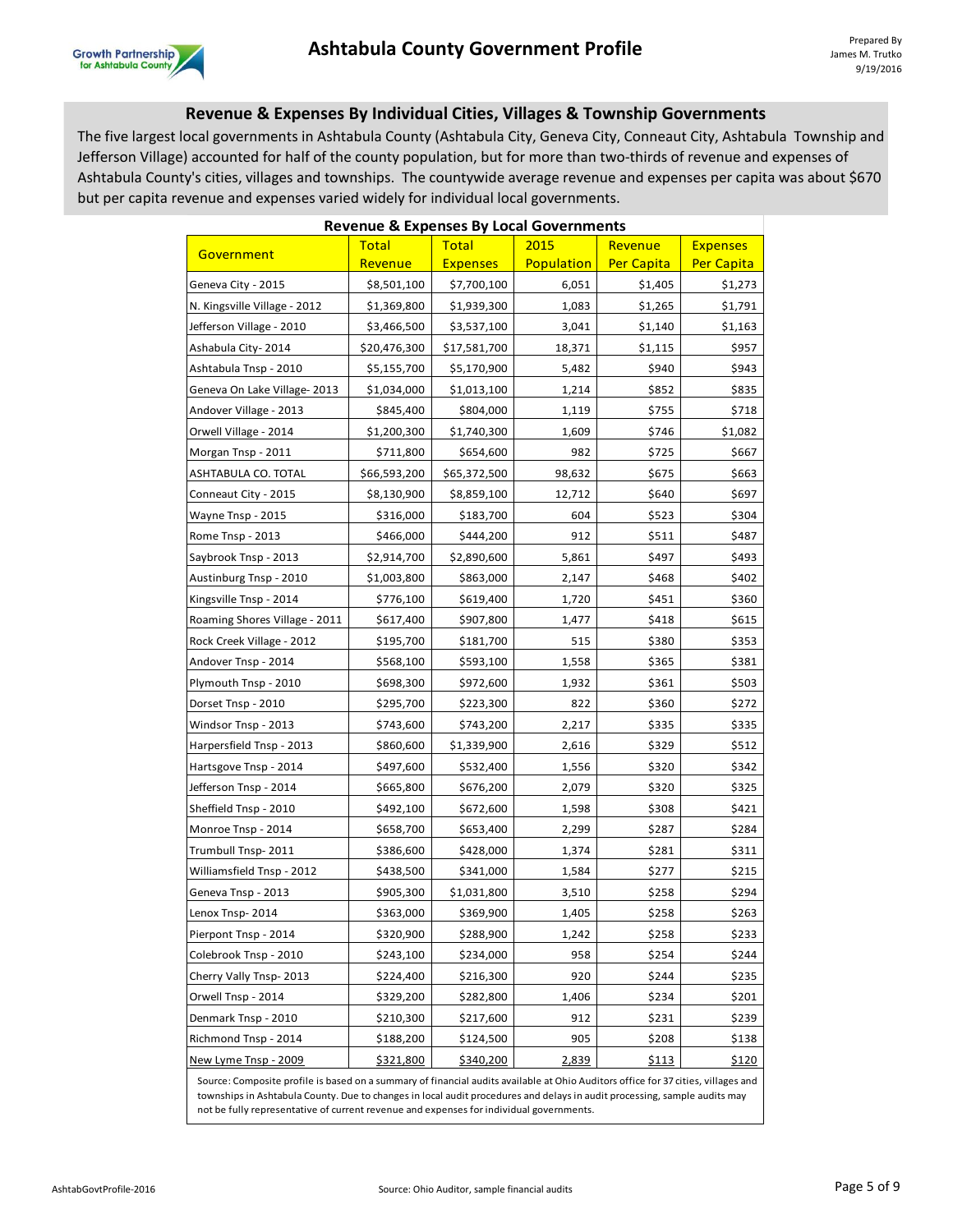

# Ashtabula County Government Profile **Profilm Ashtabula** Prepared By

# **Revenue Per Capita for Local Governments Average Per Capita Revenue Was \$675**



Source: Summary of financial audits available at Ohio Auditor's office for 37 local governments in Ashtabula County. Audit date as shown.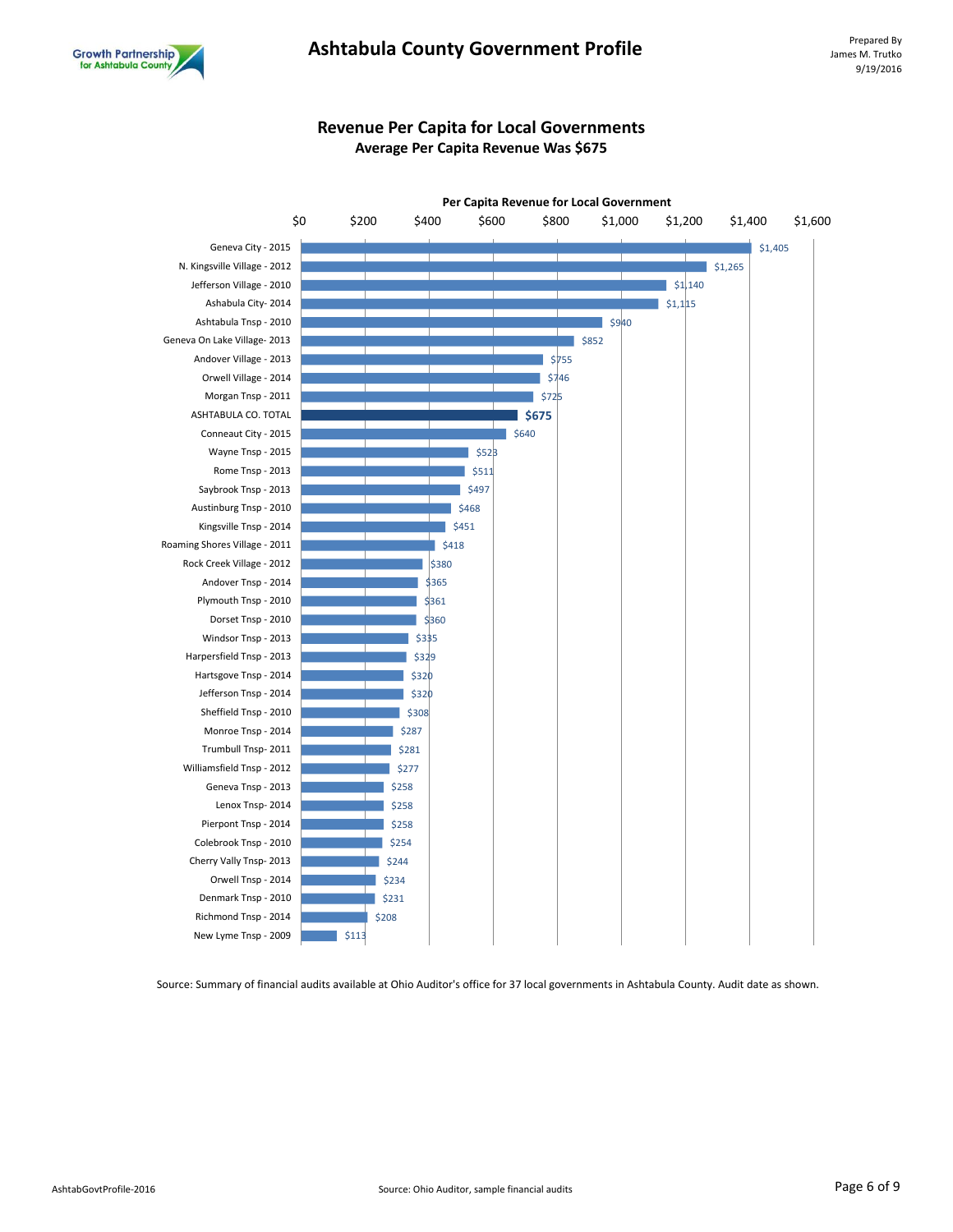

# **Expenses Per Capita for Local Governments Average Per Capita Expense Was \$663**



Source: Summary of financial audits availabe at Ohio Auditor's office for 37 local governments in Ashtabula County. Audit date as shown.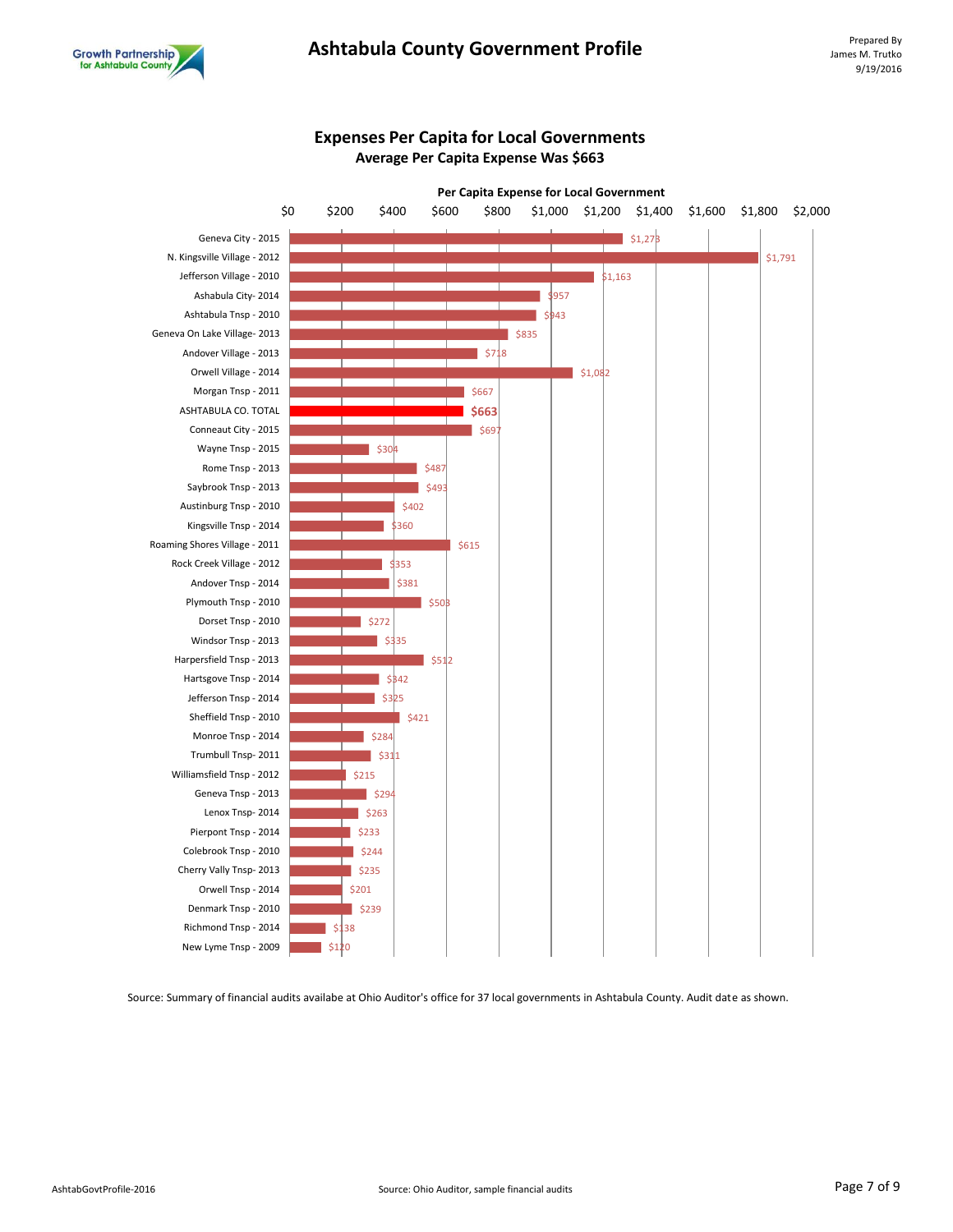

|  | <b>Summary Revenue Table for Local Cities, Villages &amp; Townships</b> |  |
|--|-------------------------------------------------------------------------|--|
|--|-------------------------------------------------------------------------|--|

| Ashtabula County Revenue By Local Government                                                                                                                                                                               |                                       |                                         |           |                                             |                                                             |                                       |                  |                      |                                       |
|----------------------------------------------------------------------------------------------------------------------------------------------------------------------------------------------------------------------------|---------------------------------------|-----------------------------------------|-----------|---------------------------------------------|-------------------------------------------------------------|---------------------------------------|------------------|----------------------|---------------------------------------|
| Area                                                                                                                                                                                                                       | <b>Charges for</b><br><b>Services</b> | <b>Operating</b><br>Grants &<br>Contrib | & Contrib | <b>Capital Grants</b> Intergovernm<br>ental | <b>Property &amp;</b><br><b>Other Local</b><br><b>Taxes</b> | <b>Municipal</b><br><b>Income Tax</b> | Other<br>Revenue | <b>Total Revenue</b> | <b>Total</b><br>Revenue<br>Per Capita |
| Ashtabula Co. 37 Govt Total                                                                                                                                                                                                | 12,046,400                            | 3,461,700                               | 2,054,800 | 10,535,500                                  | 18,609,300                                                  | 14,818,500                            | 5,066,900        | 66,593,200           | 675                                   |
|                                                                                                                                                                                                                            |                                       |                                         |           |                                             |                                                             |                                       |                  |                      |                                       |
| Andover Tnsp - 2014                                                                                                                                                                                                        | 0                                     | 0                                       | 0         | 156,100                                     | 382,800                                                     | 0                                     | 29,100           | 568,100              | 365                                   |
| Andover Village - 2013                                                                                                                                                                                                     | 2,700                                 | 0                                       | 0         | 161,300                                     | 146,900                                                     | 510,200                               | 24,300           | 845,400              | 755                                   |
| Ashabula City-2014                                                                                                                                                                                                         | 6,710,300                             | 2,368,000                               | 1,650,500 | 0                                           | 2,100,800                                                   | 6,508,900                             | 1,137,800        | 20,476,300           | 1115                                  |
| Ashtabula Tnsp - 2010                                                                                                                                                                                                      | 0                                     | 0                                       | 0         | 2,445,400                                   | 2,302,400                                                   | 0                                     | 407,900          | 5,155,700            | 940                                   |
| Austinburg Tnsp - 2010                                                                                                                                                                                                     | 0                                     | 0                                       | 0         | 427,600                                     | 524,000                                                     | 0                                     | 52,200           | 1,003,800            | 468                                   |
| Cherry Vally Tnsp-2013                                                                                                                                                                                                     | 0                                     | 0                                       | 0         | 111,700                                     | 100,800                                                     | 0                                     | 11,900           | 224,400              | 244                                   |
| Colebrook Tnsp - 2010                                                                                                                                                                                                      | 0                                     | 0                                       | 0         | 129,300                                     | 105,200                                                     | 0                                     | 8,600            | 243,100              | 254                                   |
| Conneaut City - 2015                                                                                                                                                                                                       | 418,500                               | 0                                       | 0         | 1,860,500                                   | 1,617,100                                                   | 3,163,100                             | 1,071,700        | 8,130,900            | 640                                   |
| Denmark Tnsp - 2010                                                                                                                                                                                                        | 1,000                                 | 0                                       | 0         | 116,100                                     | 86,500                                                      | 0                                     | 6,700            | 210,300              | 231                                   |
| Dorset Tnsp - 2010                                                                                                                                                                                                         | $\Omega$                              | 0                                       | 0         | 126,500                                     | 150,900                                                     | 0                                     | 18,400           | 295,700              | 360                                   |
| Geneva City - 2015                                                                                                                                                                                                         | 3,250,400                             | 828,300                                 | 233,500   | 0                                           | 491,900                                                     | 2,937,800                             | 759,300          | 8,501,100            | 1405                                  |
| Geneva On Lake Village-2013                                                                                                                                                                                                | 47,500                                | 0                                       | 0         | 162,900                                     | 417,800                                                     | 193,100                               | 212,800          | 1,034,000            | 852                                   |
| Geneva Tnsp - 2013                                                                                                                                                                                                         | 0                                     | 0                                       | 0         | 241,500                                     | 497,900                                                     | 0                                     | 165,800          | 905,300              | 258                                   |
| Harpersfield Tnsp - 2013                                                                                                                                                                                                   | 0                                     | 0                                       | 0         | 198,700                                     | 576,000                                                     | 0                                     | 85,900           | 860,600              | 329                                   |
| Hartsgove Tnsp - 2014                                                                                                                                                                                                      | 0                                     | 0                                       | 0         | 168,600                                     | 306,200                                                     | 0                                     | 22,900           | 497,600              | 320                                   |
| Jefferson Tnsp - 2014                                                                                                                                                                                                      | 0                                     | 0                                       | 0         | 289,000                                     | 370,800                                                     | 0                                     | 6,000            | 665,800              | 320                                   |
| Jefferson Village - 2010                                                                                                                                                                                                   | 1,040,000                             | 265,500                                 | 170,900   | 0                                           | 1,849,500                                                   | 0                                     | 140,600          | 3,466,500            | 1140                                  |
| Kingsville Tnsp - 2014                                                                                                                                                                                                     | 135,000                               | 0                                       | 0         | 165,500                                     | 405,000                                                     | 0                                     | 70,600           | 776,100              | 451                                   |
| Lenox Tnsp-2014                                                                                                                                                                                                            | 0                                     | 0                                       | 0         | 108,200                                     | 227,800                                                     | 0                                     | 27,000           | 363,000              | 258                                   |
| Monroe Tnsp - 2014                                                                                                                                                                                                         | 0                                     | 0                                       | 0         | 199,300                                     | 435,100                                                     | 0                                     | 24,400           | 658,700              | 287                                   |
| Morgan Tnsp - 2011                                                                                                                                                                                                         | 0                                     | 0                                       | 0         | 426,100                                     | 268,000                                                     | 0                                     | 17,800           | 711,800              | 725                                   |
| N. Kingsville Village - 2012                                                                                                                                                                                               | 34,900                                | 0                                       | 0         | 248,600                                     | 307,000                                                     | 576,100                               | 203,200          | 1,369,800            | 1265                                  |
| New Lyme Tnsp - 2009                                                                                                                                                                                                       | 0                                     | 0                                       | 0         | 150,200                                     | 163,100                                                     | 0                                     | 8,500            | 321,800              | 113                                   |
| Orwell Tnsp - 2014                                                                                                                                                                                                         | 0                                     | 0                                       | 0         | 150,700                                     | 150,900                                                     | 0                                     | 27,600           | 329,200              | 234                                   |
| Orwell Village - 2014                                                                                                                                                                                                      | 67,200                                | 0                                       | 0         | 104,700                                     | 96,900                                                      | 845,900                               | 85,500           | 1,200,300            | 746                                   |
| Pierpont Tnsp - 2014                                                                                                                                                                                                       | 0                                     | 0                                       | 0         | 141,800                                     | 163,300                                                     | 0                                     | 15,900           | 320,900              | 258                                   |
| Plymouth Tnsp - 2010                                                                                                                                                                                                       | 44,600                                | 0                                       | 0         | 220,100                                     | 396,000                                                     | 0                                     | 37,700           | 698,300              | 361                                   |
| Richmond Tnsp - 2014                                                                                                                                                                                                       | 0                                     | 0                                       | 0         | 114,300                                     | 70,600                                                      | 0                                     | 3,300            | 188,200              | 208                                   |
| Roaming Shores Village - 2011                                                                                                                                                                                              | 0                                     | 0                                       | 0         | 283,900                                     | 301,200                                                     | 0                                     | 32,300           | 617,400              | 418                                   |
| Rock Creek Village - 2012                                                                                                                                                                                                  | 0                                     | 0                                       | 0         | 41.000                                      | 64,400                                                      | 83,400                                | 7.000            | 195,700              | 380                                   |
| Rome Tnsp - 2013                                                                                                                                                                                                           | 22,300                                | 0                                       | 0         | 154,100                                     | 256,900                                                     | 0                                     | 32,600           | 466,000              | 511                                   |
| Saybrook Tnsp - 2013                                                                                                                                                                                                       | 265,500                               | 0                                       | 0         | 548,700                                     | 1,973,500                                                   | 0                                     | 127,000          | 2,914,700            | 497                                   |
| Sheffield Tnsp - 2010                                                                                                                                                                                                      | 6,500                                 | 0                                       | 0         | 190,200                                     | 278,300                                                     | 0                                     | 17,100           | 492,100              | 308                                   |
| Trumbull Tnsp-2011                                                                                                                                                                                                         | 0                                     | 0                                       | 0         | 171,600                                     | 197,100                                                     | 0                                     | 17,900           | 386,600              | 281                                   |
| Wayne Tnsp - 2015                                                                                                                                                                                                          | $\pmb{0}$                             | 0                                       | 0         | 132,500                                     | 144,600                                                     | 0                                     | 39,000           | 316,000              | 523                                   |
| Williamsfield Tnsp - 2012                                                                                                                                                                                                  | 0                                     | 0                                       | 0         | 177,300                                     | 235,000                                                     | 0                                     | 26,200           | 438,500              | 277                                   |
| Windsor Tnsp - 2013                                                                                                                                                                                                        | 0                                     | 0                                       | 0         | 211,600                                     | 447,300                                                     | 0                                     | 84,700           | 743,600              | 335                                   |
| Source: Composite profile is based on a summary of financial audits available at Ohio Auditors office for 37 cities, villages and townships in Ashtabula County. Due to changes in local<br>دا می به مقام می می می می می د |                                       |                                         |           |                                             |                                                             |                                       |                  |                      |                                       |

audit procedures and delays in audit processing, sample audits may not be fully representative of current revenue and expenses for individual governments. For individual audits and more information, see state auditor's website.